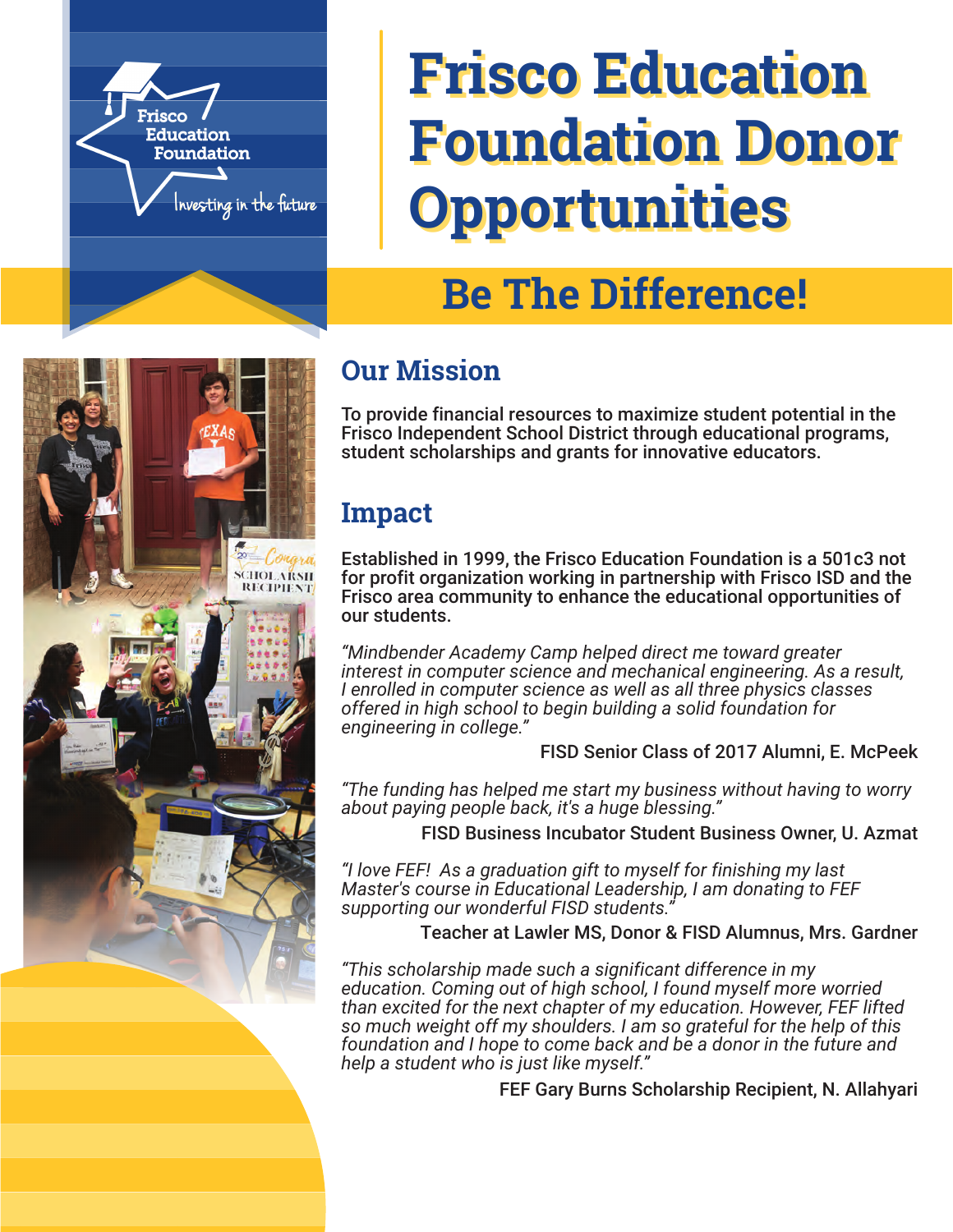

# **Giving Giving Opportunities Opportunities**

# **We invite you to join us today in supporting the students and educators of Frisco ISD!**



\*logo recognition for Investor & up; name recognition for Patron Edited on December 1, 2021 \*\*mutually agreed upon number/type of event/program